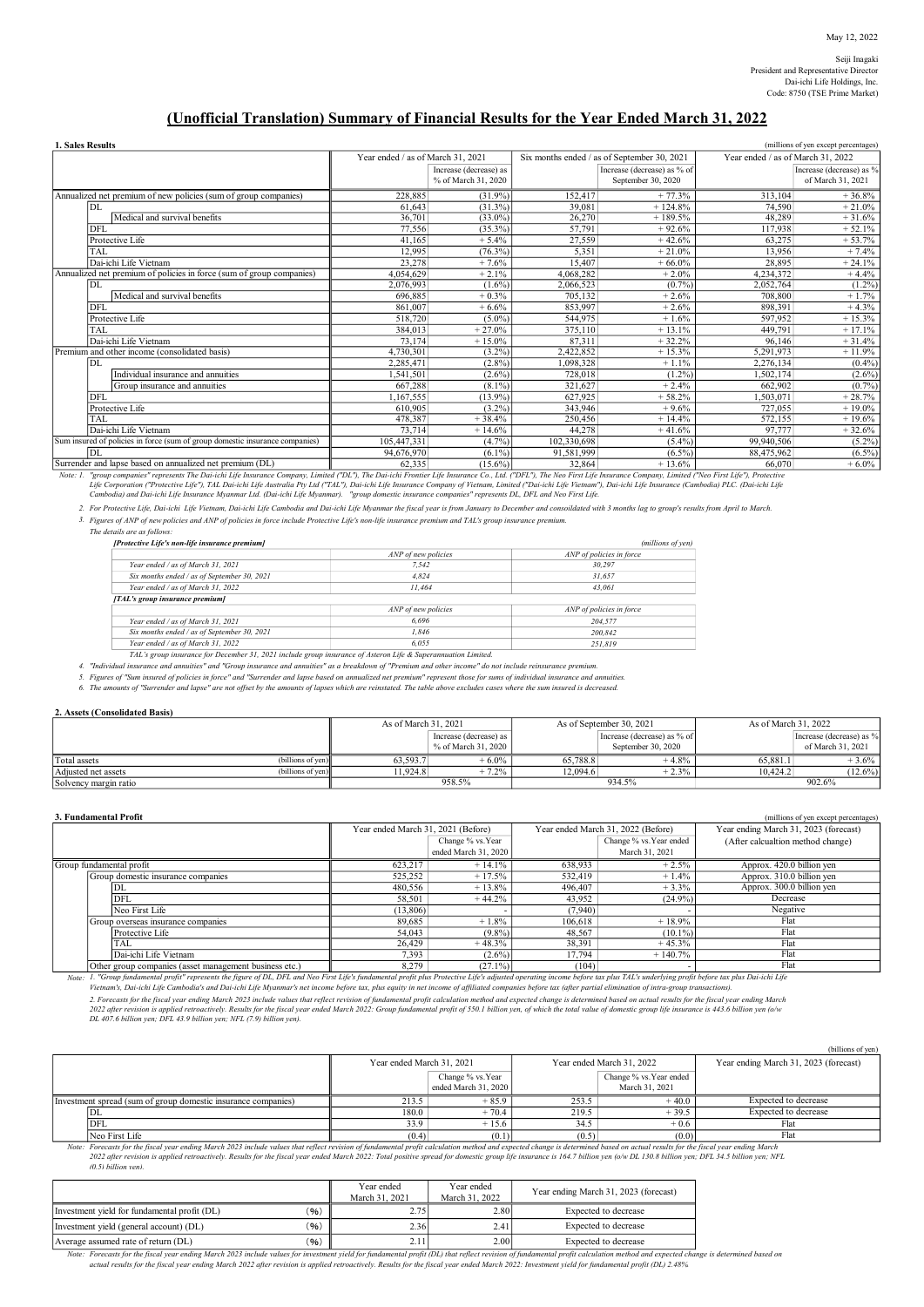## 4. Breakdown of Fundamental Profit

|                    | (Sum of group domestic insurance companies)                                                                                           |                           |                       |         | (millions of yen)         |
|--------------------|---------------------------------------------------------------------------------------------------------------------------------------|---------------------------|-----------------------|---------|---------------------------|
|                    |                                                                                                                                       | Year ended March 31, 2021 |                       |         | Year ended March 31, 2022 |
|                    |                                                                                                                                       |                           | Change vs. Year ended |         | Change vs. Year ended     |
|                    |                                                                                                                                       |                           | March 31, 2020        |         | March 31, 2021            |
| Fundamental profit |                                                                                                                                       | 525.252                   | $+78.398$             | 532,419 | $+7.166$                  |
|                    | Investment spread                                                                                                                     | 213.530                   | $+85.963$             | 253,586 | $+40.056$                 |
|                    | Provision for / reversal of policy reserve associated with<br>guaranteed minimum maturity benefits                                    | 5.603                     | (8,976)               | (3,285) | (8,888)                   |
|                    | Gains from core insurance activities                                                                                                  | 306,118                   | $+1.411$              | 282,117 | (24,000)                  |
| Note:              | An increase (decrease) in policy reserve associated with guaranteed minimum maturity benefits reduces (increases) fundamental profit. |                           |                       |         |                           |
| (T <sub>N</sub> )  |                                                                                                                                       |                           |                       |         |                           |

| (DL)                                                                                                                 |                           |                                         |         | (millions of yen)                       |
|----------------------------------------------------------------------------------------------------------------------|---------------------------|-----------------------------------------|---------|-----------------------------------------|
|                                                                                                                      | Year ended March 31, 2021 |                                         |         | Year ended March 31, 2022               |
|                                                                                                                      |                           | Change vs. Year ended<br>March 31, 2020 |         | Change vs. Year ended<br>March 31, 2021 |
| Fundamental profit                                                                                                   | 480,556                   | $+58,424$                               | 496,407 | $+15,850$                               |
| Investment spread                                                                                                    | 180,022                   | $+70,446$                               | 219.538 | $+39.516$                               |
| Provision for / reversal of policy reserve (general account)<br>associated with guaranteed minimum maturity benefits | 74                        | $+137$                                  |         | (74)                                    |
| Gains from core insurance activities                                                                                 | 300,459                   | (12.160)                                | 276,868 | (23,590)                                |
| Mortality and morbidity gains                                                                                        | 293,801                   | $+18,444$                               | 277,341 | (16, 460)                               |

# 5. Policy Reserves and Other Reserves

| (Sum of group domestic insurance companies)      |                      |                                 |                          |                           |                      | (millions of yen)         |
|--------------------------------------------------|----------------------|---------------------------------|--------------------------|---------------------------|----------------------|---------------------------|
|                                                  | As of March 31, 2021 |                                 | As of September 30, 2021 |                           | As of March 31, 2022 |                           |
|                                                  |                      | Increase (decrease) as          |                          | Increase (decrease) as of |                      | Increase (decrease) as of |
|                                                  |                      | of March 31, 2020               |                          | September 30, 2020        |                      | March 31, 2021            |
| Policy reserve (excluding contingency reserve)   | 38,097,540           | $+499.989$                      | 37,688,700               | (178, 421)                | 37,709,833           | (387,707)                 |
| General account (excluding contingency reserve)  | 35,536,747           | $+366.855$                      | 35,063,250               | (323,965)                 | 35,126,389           | (410, 357)                |
| Separate account (excluding contingency reserve) | 2.560.792            | $+133.133$                      | 2.625,449                | $+145.543$                | 2.583,443            | $+22,650$                 |
| Reserve for price fluctuations                   | 264,454              | $+23.658$                       | 276,246                  | $+24.143$                 | 287,358              | $+22,903$                 |
| Contingency reserve                              | 712,999              | $+19.807$                       | 713,816                  | $+17.598$                 | 715,990              | $+2,990$                  |
| Fund for risk allowance                          |                      | $\hspace{0.1in} \hspace{0.1in}$ |                          |                           |                      |                           |
| Fund for price fluctuation allowance             |                      |                                 |                          | -                         |                      |                           |

Note: Fund for risk allowance and fund for price fluctuation allowance represent those after the dispositions of net surplus.

|             | <b>6. Unrealized Gains/Losses</b>                                                                                                                            |                           |                       |           |                                     |           | (millions of yen)         |  |
|-------------|--------------------------------------------------------------------------------------------------------------------------------------------------------------|---------------------------|-----------------------|-----------|-------------------------------------|-----------|---------------------------|--|
|             |                                                                                                                                                              | Year ended March 31, 2021 |                       |           | Six months ended September 30, 2021 |           | Year ended March 31, 2022 |  |
|             |                                                                                                                                                              |                           | Change vs. Year ended |           | Change vs. Six months               |           | Change vs. Year ended     |  |
|             |                                                                                                                                                              |                           | March 31, 2020        |           | ended September 30, 2020            |           | March 31, 2021            |  |
| Securities  |                                                                                                                                                              | 5,708,955                 | $+285,068$            | 5,921,174 | $+138.297$                          | 4.439.288 | (1,269,667)               |  |
|             | Domestic stocks                                                                                                                                              | 2,111,365                 | $+850,261$            | 2,338,584 | $+659,388$                          | 1,961,987 | (149, 378)                |  |
|             | Domestic bonds                                                                                                                                               | 2.596.071                 | (625,568)             | 2,544,083 | (353, 893)                          | 1,804,268 | (791, 803)                |  |
|             | Foreign securities                                                                                                                                           | 968,987                   | $+52,279$             | 1,003,629 | (188,978)                           | 635,574   | (333, 412)                |  |
| Real estate |                                                                                                                                                              | 356,262                   | $+23.610$             | 374.214   | $+29,316$                           | 487.642   | $+131,380$                |  |
|             | Total unrealized gains (losses)                                                                                                                              | 6.076.139                 | $+274.026$            | 6.311.980 | $+150,146$                          | 4,913,360 | (1,162,779)               |  |
|             | Note: 1. Unrealized gains/losses on real estate shown above represent pre-revaluation value of real estate, including land leasing rights, located in Japan. |                           |                       |           |                                     |           |                           |  |

2. Dai-ichi Life actual results are shown.

## 7. Investment Results

|                 | Year ended March 31, 2022 |  |  |
|-----------------|---------------------------|--|--|
| Domestic stocks | (276, 395)                |  |  |
| Domestic bonds  | $+662,668$                |  |  |
| Foreign stocks  | (68, 110)                 |  |  |
| Foreign bonds   | (1,191,080)               |  |  |
| Real estate     | $+44.178$                 |  |  |

Note: Dai-ichi Life actual results are shown based on balance sheet value basis.

#### 8. Level of Indices where Unrealized Gains/Losses on Assets are Break-even

|                    | As of March 31, 2022    |
|--------------------|-------------------------|
| Nikkei 225         | Approx. 11,000 ven      |
| <b>TOPIX</b>       | Approx. 770 pts         |
| Domestic bonds     | Approx. $0.8\%$         |
| Foreign securities | Approx. 107 yen per USD |

Valgnes Scurrities Securities and More that the section of stocks, fully linked with Nikkei 225 and TOPLX.<br>1986 11: For domestic stocks, calculated based on valuation method of stocks, fully linked with Nikkei 225 and<br>2. F

3. For foreign securities, calculated based on dollar-yen rate (assuming all are in dollars). 4. Dai-ichi Life actual results are shown.

#### 9. Forecasts for the Year Ending March 31, 2021

|                                                                      | Year ending March 31, 2023 (forecast) |
|----------------------------------------------------------------------|---------------------------------------|
| Premium and other income (Consolidated basis)                        | Flat                                  |
| Group fundamental profit                                             | Approx. 420.0 billion yen             |
| Annualized net premium of policies in force (sum of group companies) | Flat                                  |
| Sum insured of policies in force (sum of DL, DFL and Neo First Life) | Expected to decrease                  |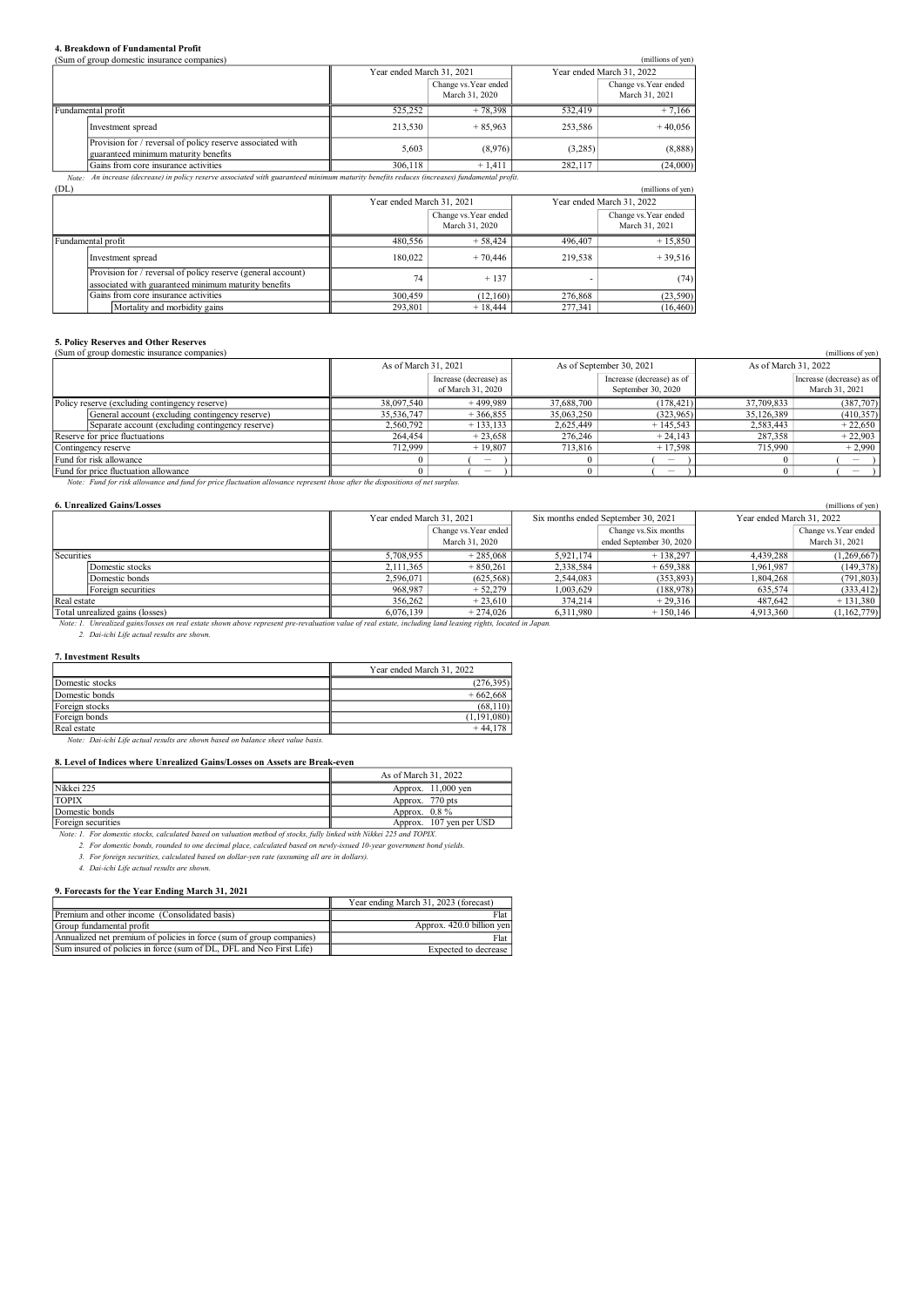#### 10. Number of Employees

|                          | As of March 31, 2021 |                          | As of September 30, 2021    |                    | As of March 31, 2022 |                          |
|--------------------------|----------------------|--------------------------|-----------------------------|--------------------|----------------------|--------------------------|
|                          |                      | Increase (decrease) as 1 | Increase (decrease) as % of |                    |                      | Increase (decrease) as % |
|                          |                      | % of March 31, 2020      |                             | September 30, 2020 |                      | of March 31, 2021        |
| Sales Representatives    | 44.818               | $+0.9%$                  | 43.564                      | $(3.1\%)$          | 41.470               | $7.5\%$                  |
| Administrative personnel | 10.939               | $+0.4\%$                 | 1.265                       | $+0.8%$            | 10.914               | $(0.2\%)$                |

Note: 1. The number of sales representatives includes those who engage in ancillary work. 2. Dai-ichi Life actual results are shown.

#### 11. Policyholder Dividends (Provision for Policyholder Dividends)

| 11. I oneyholder Dividends (110yision for 1 oneyholder Dividends) |                           |                      |                           |                         |  |  |  |
|-------------------------------------------------------------------|---------------------------|----------------------|---------------------------|-------------------------|--|--|--|
| (millions of yen except percentages)                              |                           |                      |                           |                         |  |  |  |
|                                                                   | Year ended March 31, 2021 |                      | Year ended March 31, 2022 |                         |  |  |  |
|                                                                   |                           | Change % vs.Year     |                           | Change % vs. Year ended |  |  |  |
|                                                                   |                           | ended March 31, 2020 |                           | March 31, 2021          |  |  |  |
| Individual insurance                                              | 15.958                    | $(19.1\%)$           | 17.355                    | $+8.8%$                 |  |  |  |
| Individual annuities                                              |                           |                      |                           |                         |  |  |  |
| Group insurance                                                   | 59,080                    | $+5.3\%$             | 58,796                    | $(0.5\%)$               |  |  |  |
| Group annuities                                                   | 763                       | $(84.8\%)$           | 9.709                     |                         |  |  |  |

### 12. Bancassurance Sales (Sum of DL and DFL)

|                           |   | Year ended March 31, 2021                      |                                                                                                                                                                                                                                  | Year ended March 31, 2022 |                                           |
|---------------------------|---|------------------------------------------------|----------------------------------------------------------------------------------------------------------------------------------------------------------------------------------------------------------------------------------|---------------------------|-------------------------------------------|
|                           |   |                                                | Change % vs.Year<br>ended March 31, 2020                                                                                                                                                                                         |                           | Change % vs. Year ended<br>March 31, 2021 |
| Number of new policies    |   | 7.502                                          | $+54.0%$                                                                                                                                                                                                                         | 3.069                     | $(59.1\%)$                                |
| Premium from new policies |   | 32.291                                         | $+31.3%$                                                                                                                                                                                                                         | 15,442                    | $(52.2\%)$                                |
| Number of new policies    |   | 22.382                                         |                                                                                                                                                                                                                                  | 47,652                    | $+112.9%$                                 |
| Premium from new policies |   | 119.245                                        |                                                                                                                                                                                                                                  | 299,397                   | $+151.1\%$                                |
|                           | . | (millions of yen) $\vert$<br>(millions of yen) | $\cdots$ . The contract of the contract of the contract of the contract of the contract of the contract of the contract of the contract of the contract of the contract of the contract of the contract of the contract of the c |                           | $(53.5\%)$<br>$(50.1\%)$                  |

Note: Bancassurance sales include sales through banks, securities companies, trust banks, credit unions.

|                                                                                                          |                           |                               | Year ended March 31, 2021<br>Change % vs. Year<br>ended March 31, 2020 |            |         | Year ended March 31, 2022<br>Change % vs. Year ended<br>March 31, 2021 |
|----------------------------------------------------------------------------------------------------------|---------------------------|-------------------------------|------------------------------------------------------------------------|------------|---------|------------------------------------------------------------------------|
| Single premium<br>variable whole                                                                         | Number of new policies    |                               | 354                                                                    | $(48.8\%)$ | 286     | $(19.2\%)$                                                             |
| life insurance                                                                                           | Premium from new policies | (millions of yen) $\parallel$ | 4.121                                                                  | $(47.3\%)$ | 3,935   | $(4.5\%)$                                                              |
| Single premium<br>fixed whole life                                                                       | Number of new policies    |                               | 44,827                                                                 | $(16.5\%)$ | 45,039  | $+0.5%$                                                                |
| insurance                                                                                                | Premium from new policies | (millions of yen) $\parallel$ | 360,058                                                                | $(15.4\%)$ | 439,372 | $+22.0%$                                                               |
| Note: Bancassurance sales include sales through banks, securities companies, trust banks, credit unions. |                           |                               |                                                                        |            |         |                                                                        |

|                                                             |                           |                               | Year ended March 31, 2021                 |            | Year ended March 31, 2022                 |             |
|-------------------------------------------------------------|---------------------------|-------------------------------|-------------------------------------------|------------|-------------------------------------------|-------------|
|                                                             |                           |                               | Change % vs. Year<br>ended March 31, 2020 |            | Change % vs. Year ended<br>March 31, 2021 |             |
| Single premium<br>fixed endowment <sup>1</sup><br>Insurance | Number of new policies    |                               | 3.596                                     | $(44.4\%)$ |                                           | $(100.0\%)$ |
|                                                             | Premium from new policies | (millions of yen) $\parallel$ | 59,097                                    | $(42.1\%)$ |                                           | $(100.0\%)$ |

Note: Bancassurance sales include sales through banks, securities companies, trust banks, credit unions.